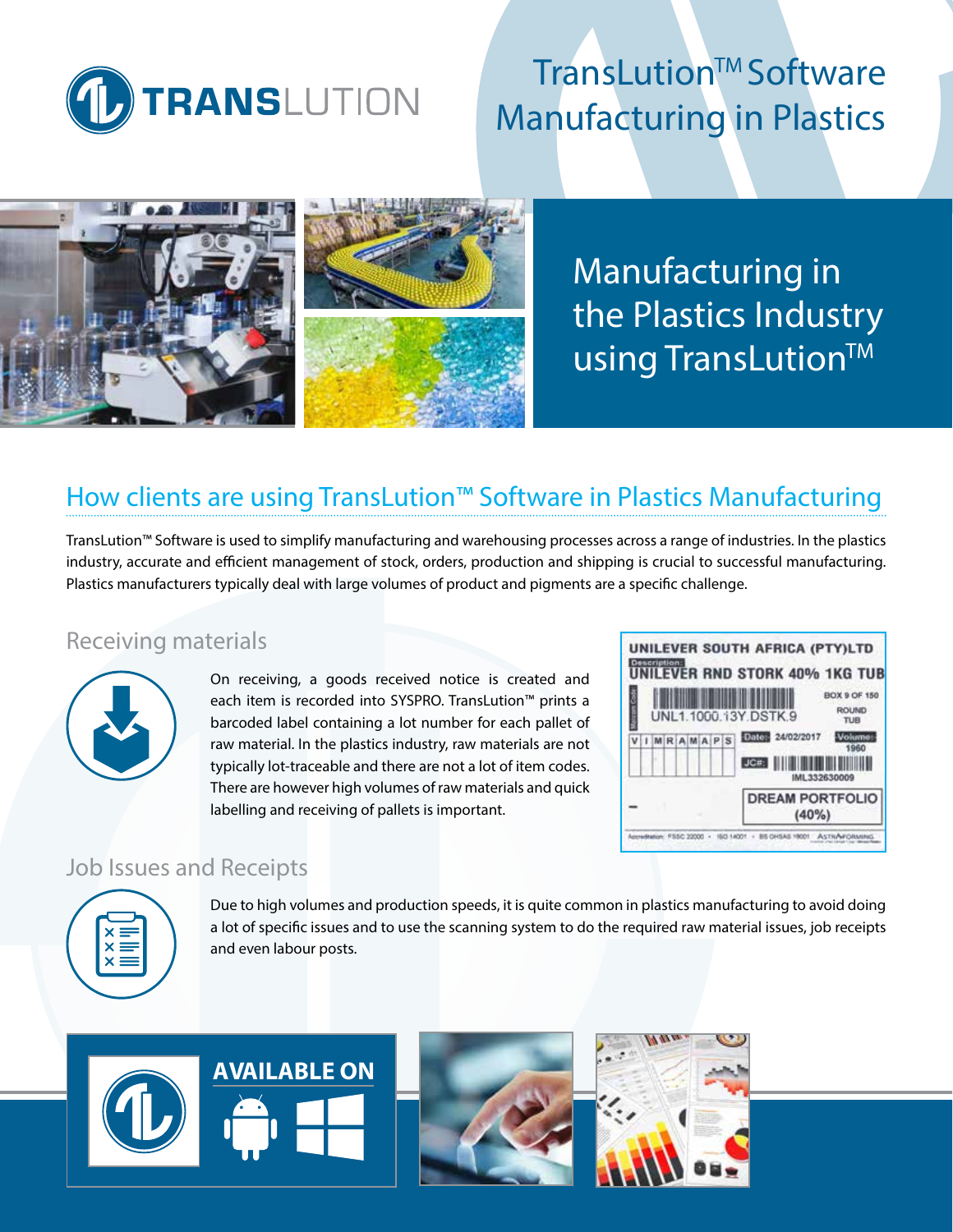

Using TransLution™, all of these transactions can be done with a single scan. When the user scans an item to receive, the system will determine, based on the quantity to receive and the Bill of Materials, exactly what items need to be issued. TransLution™ will then immediately post the required specific issues to Syspro as well as the necessary labour posting, if required. Only once all of these posts are completed is the job receipt posted.

Occasionally, when a large number of items are to be receipted, operators can neglect to scan items correctly. The temptation is to scan the same item multiple times. TransLution™ prevents this by printing uniquely serialised labels for each box or carton in advance. Because the labels are unique, the system can stop users from scanning the same box twice.



### Dealing with Pallets



Due to large volumes of finished goods in plastics manufacturing, it can be tedious to move individual boxes or cartons. At the job receipts stage, each item is scanned to post the job issue and receipt to SYSPRO and then scanned to a pallet. Once a pallet is full a pallet label is generated. This label provides

full details about the stock item and the job. For production jobs done to order, the labels also show customer information.

This pallet building process allows for smaller items to be moved around and stored on pallets. Using pallets requires far fewer scans to move large volumes of goods around a warehouse.

#### **The Community MARCOM PLASTICS** PALLET NUMBER: PL0000006 STOCK CODE: UNL1.1000.13Y.DSTK.9 **UNILEVER RND STORK 40% 1KG TUB BOXES: 10** TOTAL PALLET QTY: 19600 PRINTED: Feb 24 2017 11:42AM PACKED BY: Ofentse Mabiletsa **ASTRAFORMIN**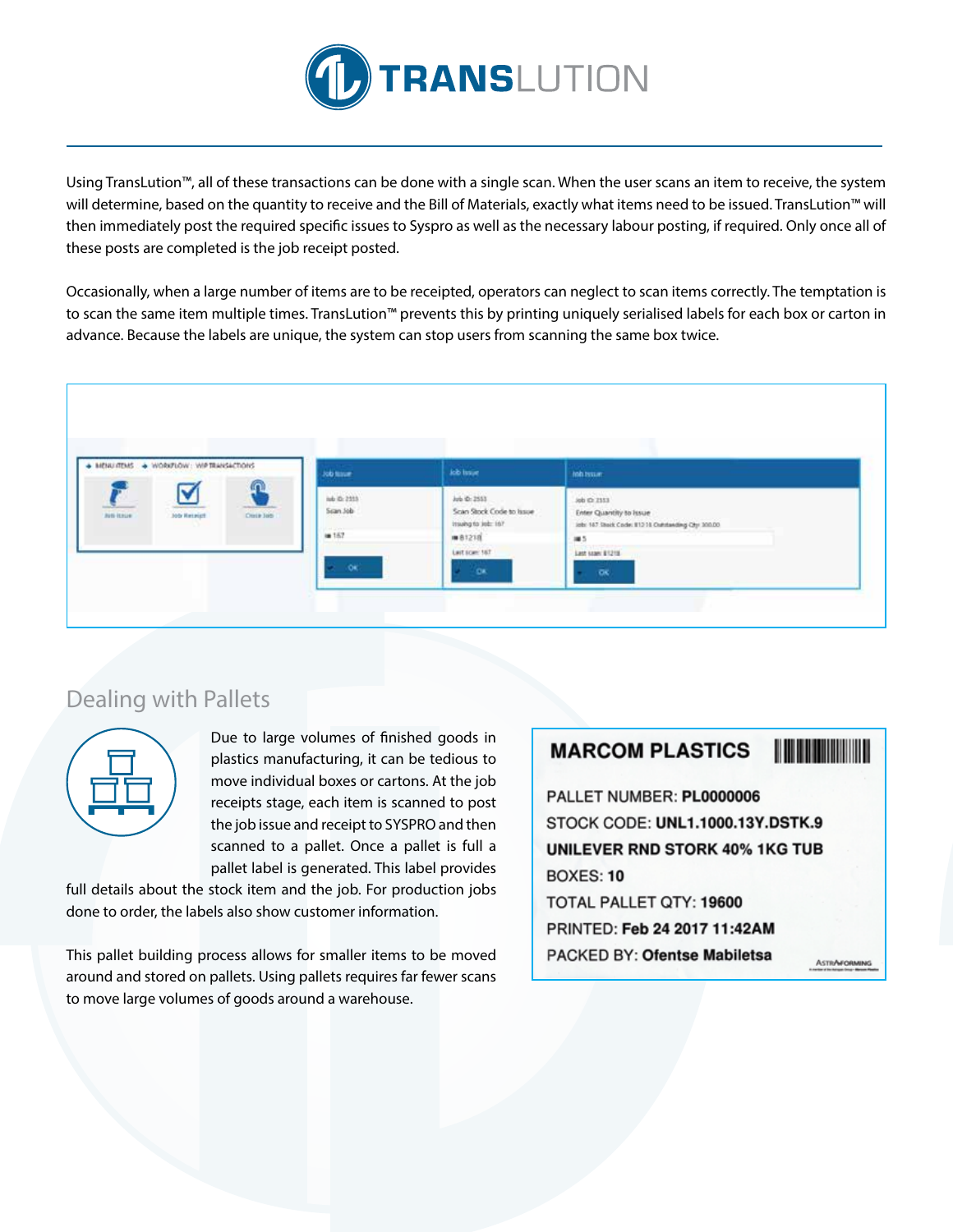

|                                                                  |                                  |                        | <b>Translution EaryTouch</b> |                                                          |                         |            |
|------------------------------------------------------------------|----------------------------------|------------------------|------------------------------|----------------------------------------------------------|-------------------------|------------|
|                                                                  |                                  |                        | <b>Name Rate (994)</b>       |                                                          |                         |            |
| <b>John Printing</b>                                             |                                  |                        |                              |                                                          |                         |            |
| PONumber                                                         | v<br>Supplier                    | $\mathcal{R}$          | Order Entry Date             | W.<br>Delivery Addr1                                     | ж<br>Delve <sup>*</sup> |            |
| 00000000000381                                                   | 00000000000001<br>00000000000001 |                        | 2015/04/09 12:00:00 AM       | 15 West Street                                           | Great Outd              |            |
| 00000000000383                                                   |                                  |                        | 2015/04/09 12:00:00 AM       |                                                          | Great Outc.             |            |
| 00000000000335<br>000000000000002                                |                                  | 2015/04/07 12:00:00 AM |                              | 15 West Street                                           | Great Outd              |            |
| 00000000000387                                                   | 00000000000002                   | 2015/03/10 12:00:00 AM |                              | 16 West Street                                           | Great Outc              |            |
| 0000000000038%                                                   | 00000000000002                   | 2015/04/01 12:00:00 AM |                              | 15 West Street                                           | Great Dutcl             | ٥          |
| enecononegia                                                     | 000000000000001                  | 2016/04/01 12:00:00 AM |                              | 15 Wast Ground                                           | Grant Over              |            |
| Tring a critical header have to googlife that critican<br>Code V | MStock Date                      | V: MWarehouse V        |                              | MOrder City V MReceived City V Number of Labels to Print |                         |            |
|                                                                  | Bicycle Pump                     |                        | 1000.000000                  | 1000.000000                                              | 100.000000              |            |
| Bicycle Chain and Lock                                           |                                  | N<br>N<br>1000.000000  |                              | 0.000000                                                 |                         | 200.000000 |
|                                                                  |                                  |                        |                              |                                                          |                         |            |
|                                                                  |                                  |                        |                              |                                                          |                         |            |





### Pigments

An important part of plastics manufacturing relates to the use of pigments. The volume of pigments consumed is far smaller than the quantities of other raw materials, but their impact is significant in the manufacturing process. TransLution™ performs a key role in managing the consumption of pigments, scanning and allocate pigments to each job. It is important to manage pigment stock so that mismatches

in stock usage don't delay production. TransLution™ assist clients to manage pigment stock levels and ensure that pigments stock variances do not hold up production.



## Packing, checking and dispatch

Items can be dispatched by doing goods in transit transfers between warehouses within the same groups or by being dispatched to customers.

Boxes are checked against either the Dispatch Note or the Sales Order in SYSPRO, ensuring the correct items are dispatched to the client. Packing lists are generated for each pallet along with pallet labels. It is also possible to scan pallets onto trucks and to print load sheets.